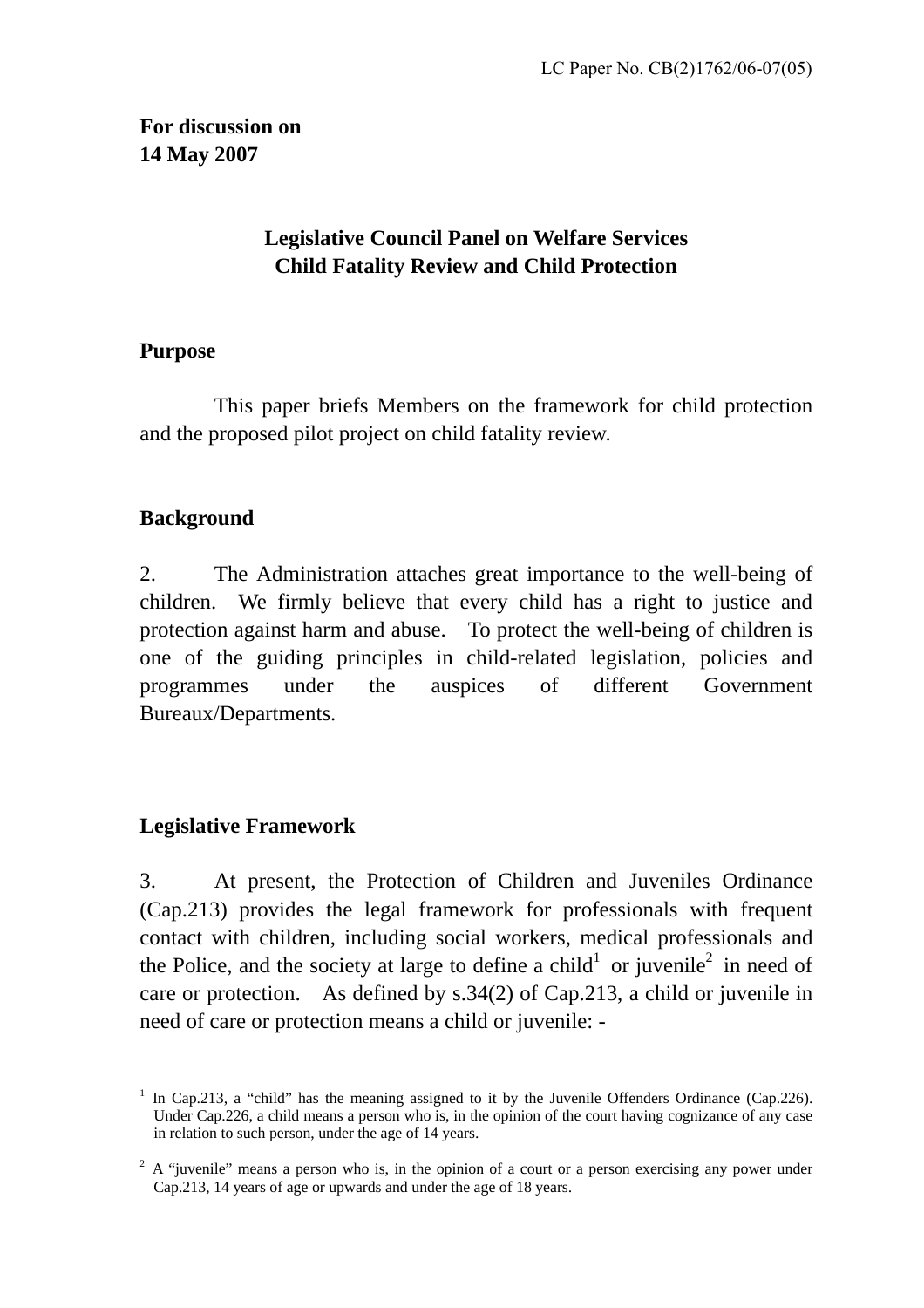- (a) who has been or is being assaulted, ill-treated, neglected or sexually abused; or
- (b) whose health, development or welfare has been or is being neglected or avoidably impaired; or
- (c) whose health, development or welfare appears likely to be neglected or avoidably impaired; or
- (d) who is beyond control, to the extent that harm may be caused to him or to others,

and who requires care or protection.

4. There are also many other ordinances that govern the well-being and protection of children. The foci of the ordinances vary. For example, in child welfare, the Guardianship of Minors Ordinance (Cap.13), the Domestic Violence Ordinance (Cap.189), the Child Care Services Ordinance (Cap.243), the Adoption Ordinance (Cap.290) and the Child Abduction and Custody Ordinance (Cap.512) set out their respective principles and requirements on, *inter alia*, the guardianship and adoption of children, the registration, control and inspection of child care centres, as well as the civil remedies to protect children from domestic violence.

5. With regard to protection of children against physical and sexual abuse, there is adequate legislation in place to criminalize such acts. The Offences Against the Person Ordinance (Cap.212) contains a provision which makes ill-treatment or neglect by those in charge of children an offence, while the Crimes Ordinance (Cap.200) provides legal protection for children against sexual abuse. Furthermore, the Prevention of Child Pornography Ordinance (Cap.579) provides protection for children against child pornography and child sex tourism.

6. There is also other legislation pertaining to provision of legal safeguards to facilitate child witnesses giving testimony in court. This includes the Evidence Ordinance (Cap.8) and the Criminal Procedure Ordinance (Cap.221) which provide special provisions to allow child witnesses to give unsworn evidence in criminal proceedings, to give testimony by way of video-recorded tapes and be cross-examined through a live television link. Cap.221 also allows for a support person to accompany a child witness to give evidence in court under the Witness Support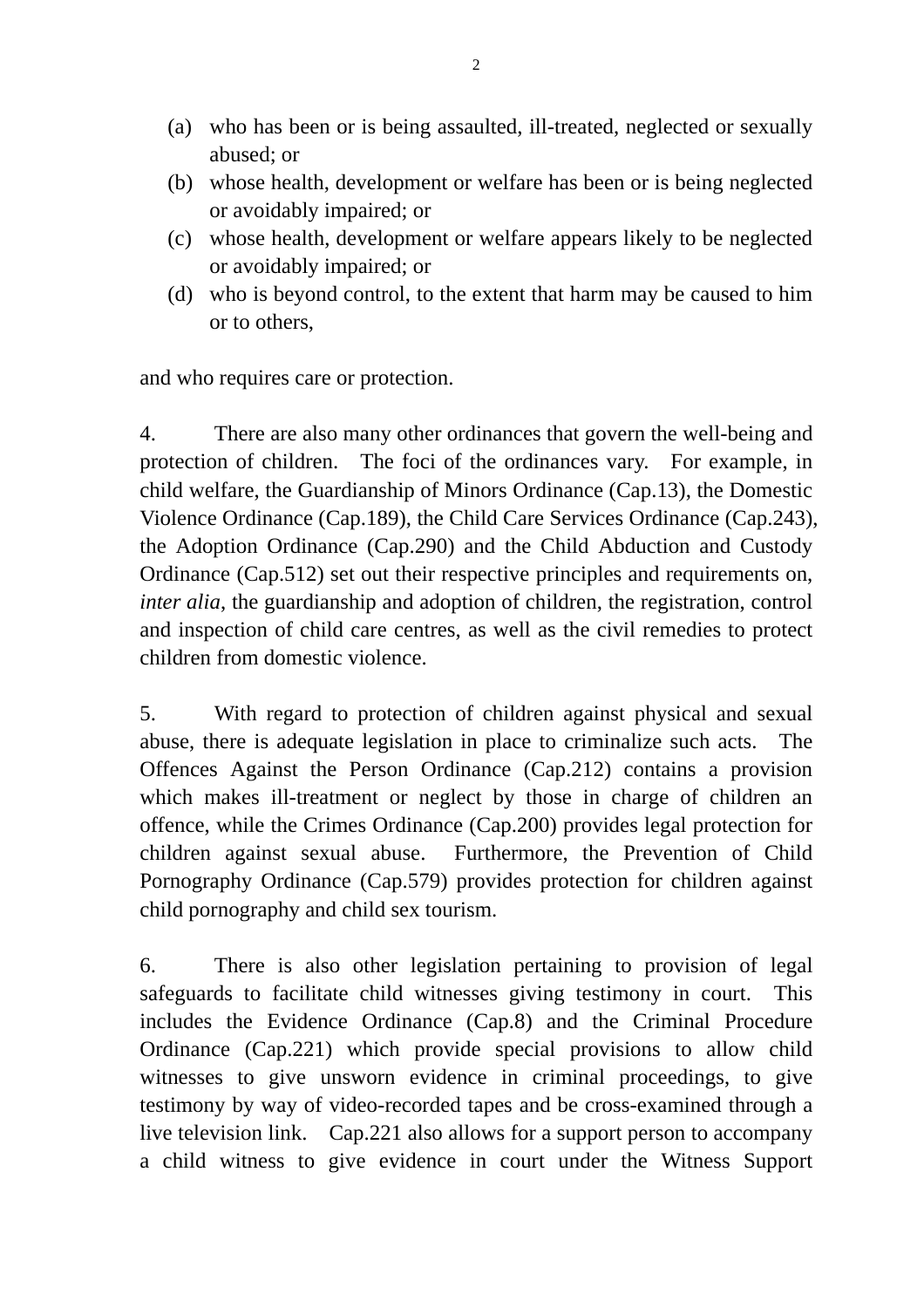Programme administered by the Social Welfare Department (SWD).

### **Supportive Welfare Services**

7. The SWD works in close partnership with NGOs to provide a continuum of child-centred, family-focused and community-based welfare services to support and protect children and youth as they grow into adulthood. To protect the well-being of children, a range of preventive, supportive and remedial welfare services are available, including public education, parenting education, support groups, child care support services, place of refuge, child psychological services and other services provided by the Integrated Family Service Centres, Integrated Children and Youth Services Centres, Family and Child Protective Services Unit, Medical Social Services Unit, etc. Members were briefed on the principles and practice adopted in delivering welfare services related to the protection of children in June 2006 (LC Paper No. CB(2)2540/05-06(01)).

## **Pilot Project on Child Fatality Review**

8. Despite the concerted effort to safeguard the welfare of children, there are from time to time tragic incidents involving child death, which arouse concerns on the effectiveness of the services provided and operating mechanisms for child protection. There have been calls for the Administration to set up a child fatality review mechanism to identify ways to prevent re-occurrence of similar tragedies. The Review Panel on Family Services in Tin Shui Wai in its report released in November 2004 also recommended the SWD to explore the feasibility of setting up such a mechanism.

9. In consultation with the Committee on Child Abuse, and with reference to overseas practices (please refer to Annex for more details), the SWD proposes to set up a review mechanism for child fatal cases arising from unnatural causes on a two-year pilot basis. A review will be conducted after the pilot operation of the review mechanism.

10. The purpose of the review is to facilitate the examination of and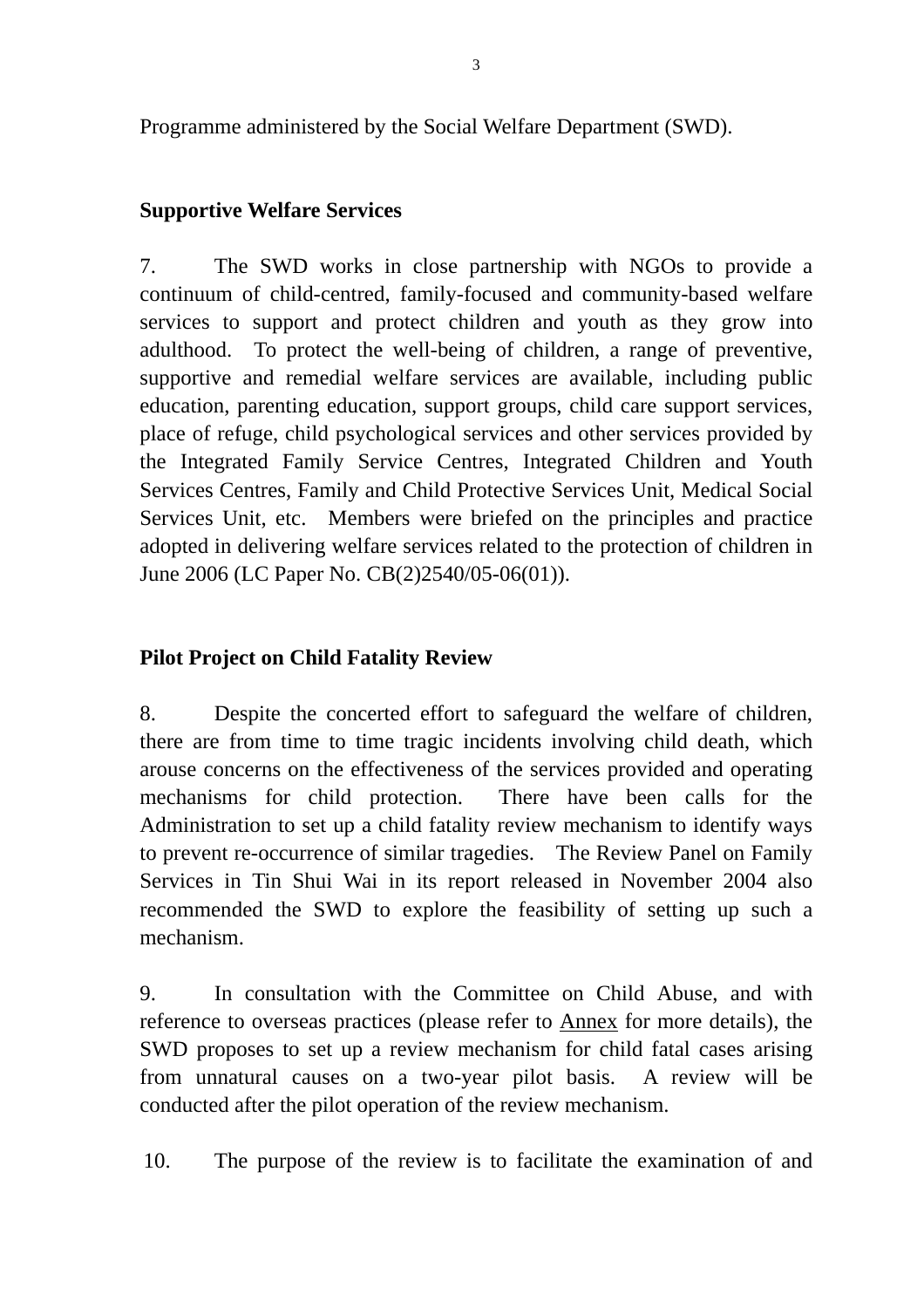improvement to the current system in respect of child protection and child welfare. It is not intended to be the mechanism to identify the causes leading to the child's death nor to attribute responsibility to individuals. Details of the proposed review mechanism for child fatal cases are as follows :

#### Objectives of the review

- (a) To examine the practice and service issues pertaining to the child death cases;
- (b) To identify feasible and practical improvements in these areas;
- (c) To identify patterns and trends for formulation of prevention strategies; and
- (d) To promote multi-disciplinary and inter-agency cooperation for prevention of child death.

#### Scope of cases covered

- (a) All cases of children aged under 18 who died of unnatural causes during the period of 18 months prior to the inception date of the project; and
- (b) In order to avoid prejudicing the criminal investigation and judicial processes of the cases concerned, the review will be conducted only upon the completion of such processes.

#### Operation mechanism

- (a) A Review Panel comprising professionals and laymen from different disciplines and fields, and appointed by the Director of Social Welfare, with secretariat support from SWD;
- (b) The secretariat will prepare a list of children who died of unnatural causes within a specified period, and obtain the demographic and social information for general review by the Review Panel. Out from these cases, the secretariat will identify and recommend cases that have aroused public concern and have implication on social welfare services for the consideration of in-depth review by the Review Panel;
- (c) If it considers appropriate, the Review Panel may conduct in-depth review on particular cases. It will be primarily a documentary review, based on the relevant incident/review reports prepared by the service organisations and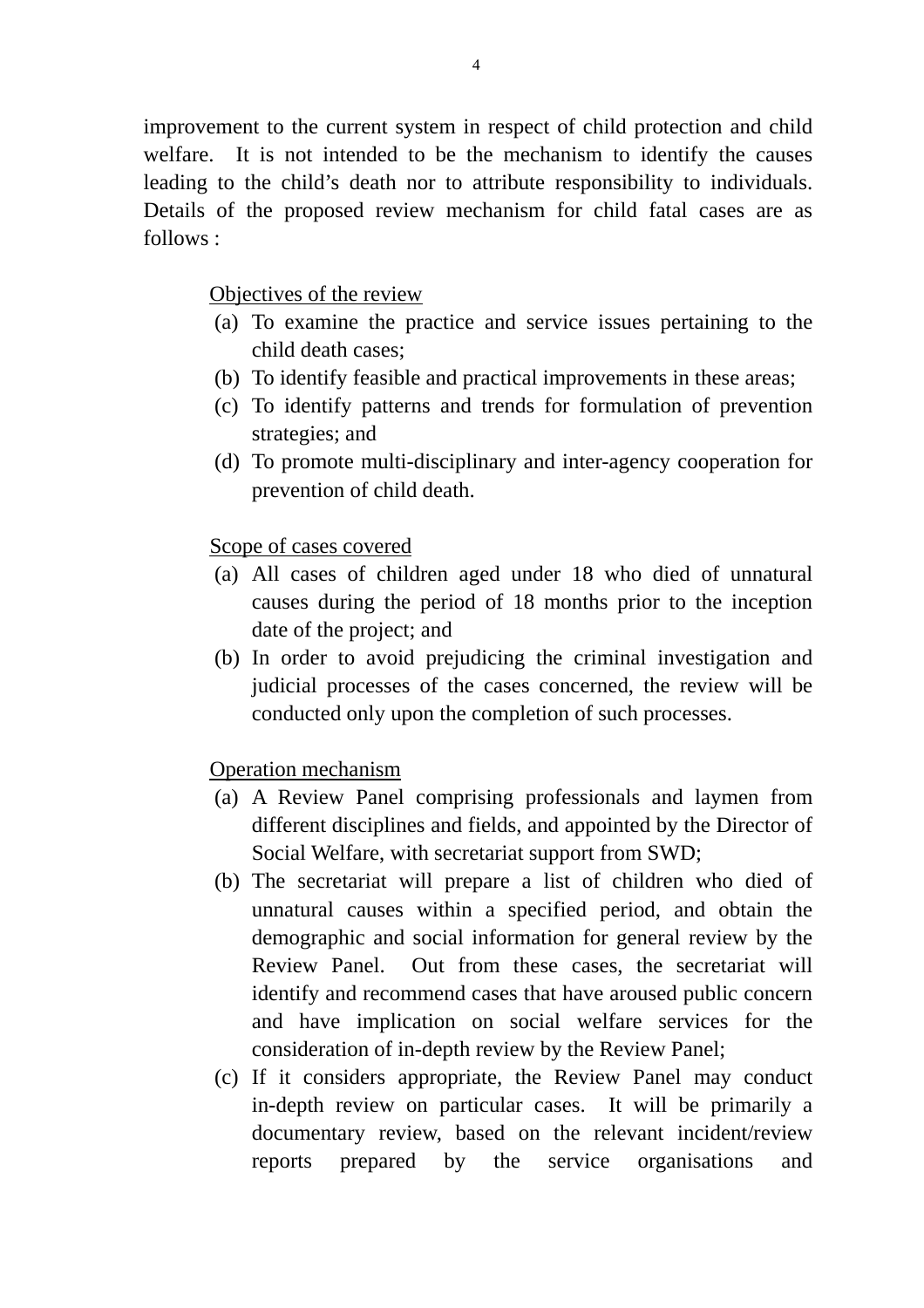recommendations of death inquest conducted by the Coroner's Court, and a case summary prepared by the secretariat. Interviews with concerned parties may be arranged if the Panel considers necessary;

- (d) The Review Panel may identify possible areas for improvement and make recommendations accordingly. The recommendations will be provided to the relevant parties and organisations for consideration and follow-up action; and
- (e) The Review Panel will publish an annual report with an overview on the cases reviewed without disclosing details or particulars of individual cases.

11. On the implementation timetable, the pilot operation of the review mechanism will commence in the last quarter of 2007 or first quarter of 2008.

### **Advice Sought**

12. Members are invited to note the content of the paper.

Health, Welfare and Food Bureau Social Welfare Department May 2007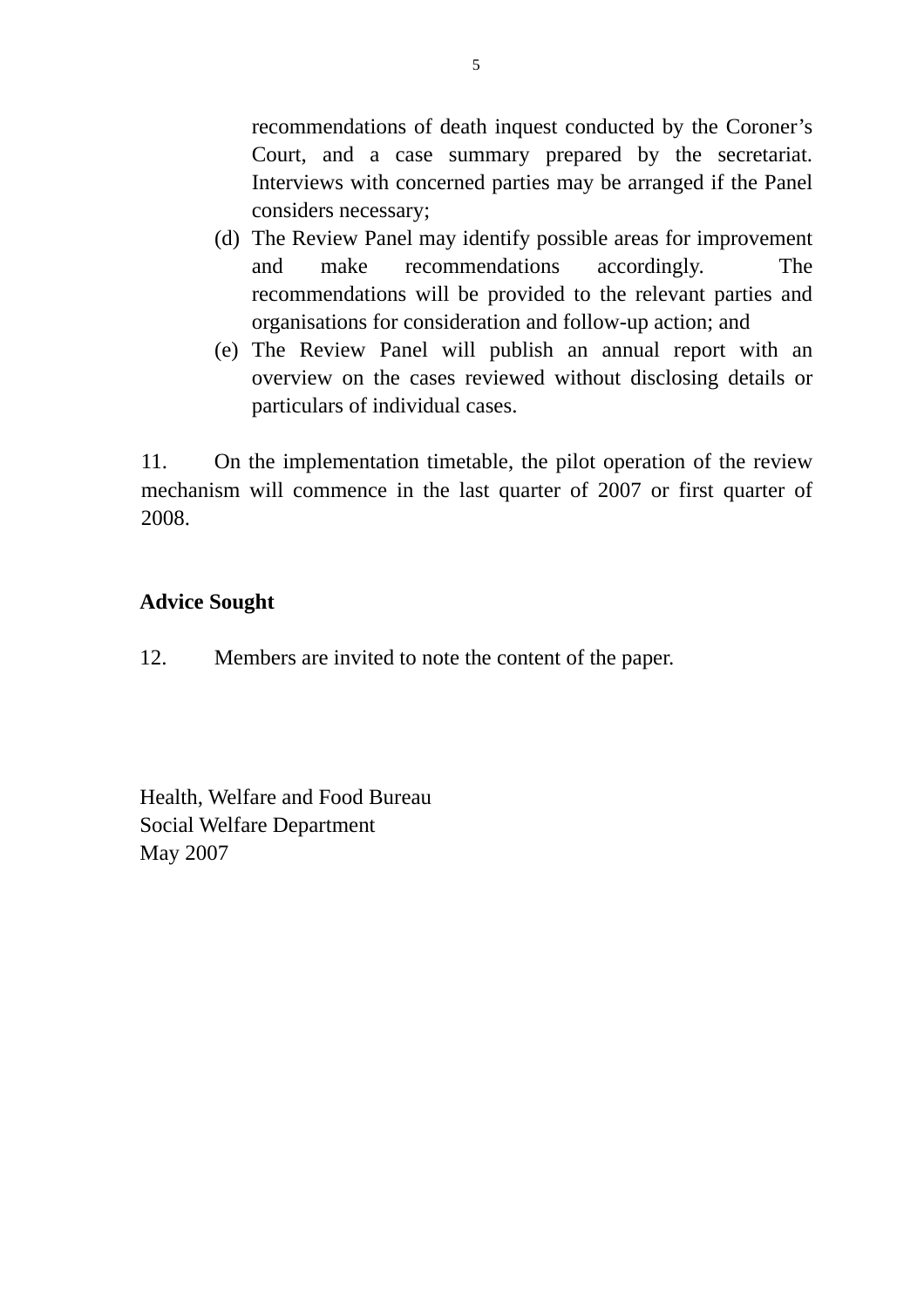#### **Annex**

|                                    | <b>Types of Practices</b>                                                                                                                                                        | <b>Countries</b>                          |
|------------------------------------|----------------------------------------------------------------------------------------------------------------------------------------------------------------------------------|-------------------------------------------|
| Cases for review<br>$\mathbf{I}$ . | (a) Cases involving death of children<br>known to child protection agencies                                                                                                      | · Australia,<br>Canada, UK,               |
|                                    | prior to the fatal incidents                                                                                                                                                     | <b>USA</b>                                |
|                                    | (b) Cases involving serious injury or<br>fatality known to child protection<br>agencies prior to the incidents                                                                   | $\bullet$ UK, USA                         |
|                                    | (c) Unexpected child deaths (excluding<br>those resulting from diagnosed<br>terminal illness) regardless of<br>whether the cases have been known<br>to child protection agencies | · Australia, USA                          |
|                                    | (d) All child deaths (including those<br>died of natural causes) regardless of<br>whether the cases have been known<br>to child protection agencies                              | · Australia, USA                          |
| II. Scope of review                | (a) On individual cases                                                                                                                                                          | · Australia,<br>Canada, UK,<br><b>USA</b> |
|                                    | (b) Review of a group of cases with<br>similarities (e.g. infant cases)                                                                                                          | $\cdot$ USA                               |
|                                    | (c) Overview of all cases reviewed                                                                                                                                               | · Australia,<br>Canada, UK,<br><b>USA</b> |

# **Overseas Practice of Child Fatality Review1**

 $\frac{1}{1}$ The practices listed may not be exhaustive and different practices may be adopted under one mechanism.